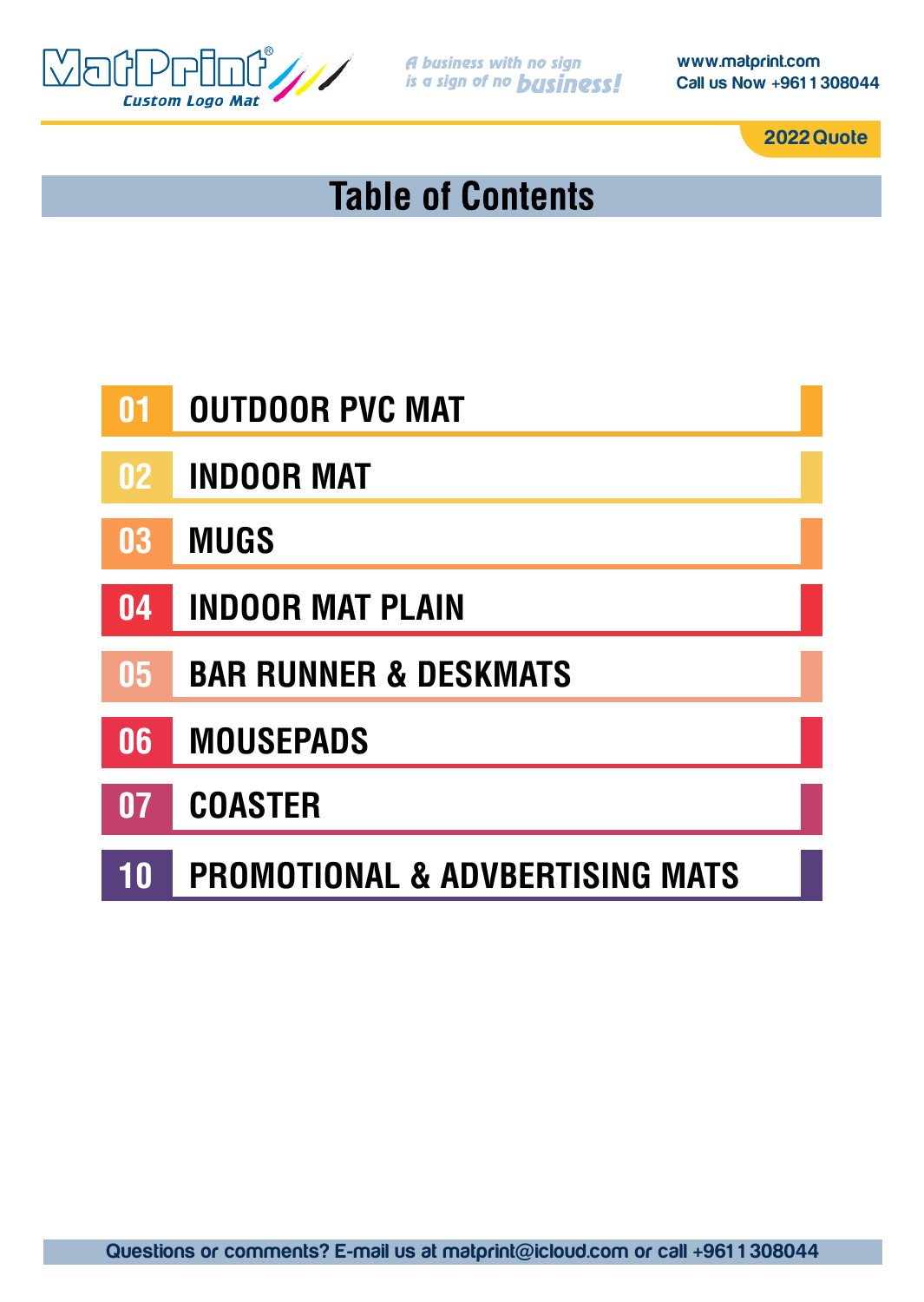

**www.matprint.com Call us Now +961 1 308044**

**2022 Quote**

### **Loop Logomat - Outdoor**



#### **Designed for Heavy Foot Traffic Areas**

• Loop Mat is a logo mat manufactured from PVC coil (spaghetti) matting.

• The mats are suitable for use outdoors or in mat recesses.

• They are easily cleaned by hosing down, or to remove granular dirt, merely lift the mat and sweep underneath.

• We have two options of either an inlayed logo or printed logo. Free delivery to your door!

| <b>Sizes</b>        | 1 mat |  |
|---------------------|-------|--|
| 60 x 90 cm          | \$200 |  |
| 60 x 120 cm         | \$275 |  |
| 90 x 120 cm         | \$350 |  |
| $120 \times 120$ cm | \$395 |  |
| 120 x 180 cm        | \$465 |  |
| $120 \times 200$ cm | \$525 |  |
| 120 x 250 cm        | \$595 |  |

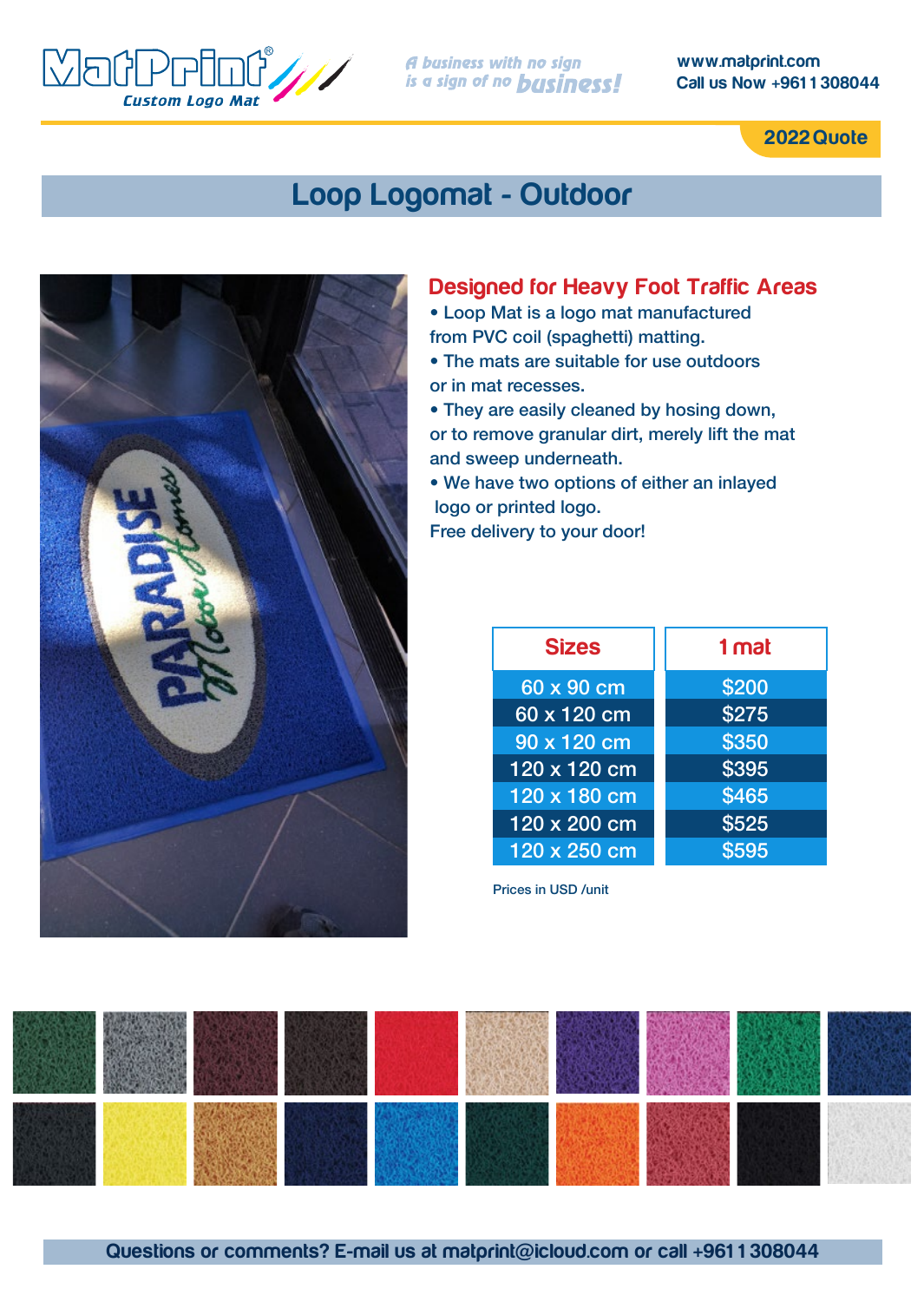**www.matprint.com Call us Now +961 1 308044**

**2022 Quote**

### **Heavy Traffic-Coir Outdoor Logomat 15mm**

#### **Traditional, Natural and Functional**

**Custom Logo Mai** 

Coir is designed as a dirt and dust collector, suitable for most entrances including shops and public buildings which are subject to heavy foot traffic. An excellent brushing action helps protect existing carpets and flooring in an economical and practical way. Traditionally used in busy entrance areas, often fitted into mat-wells or a floor-recess but equally useful as a loose-lay mat. Coir Logo Mats can be supplied in single colours or as a custom designed and logo mat. Our design centre will rework your logo/design to match our manufacturing tolerances and colour palette. You will then receive a visual proof prior to ordering.

#### **Features**

 $\sqrt{5}$ 

- 100% Natural Coir brush
- 100% Hard wearing PVC backing
- Cut and inlaid design (will last the lifetime of the product)

#### **Sizes**

Any custom size available. For well or recess fitting we advise you add an extra 5cm to length and width for accurate trimming on site.



| <b>Sizes</b>        | 1 mat |  |
|---------------------|-------|--|
| 60 x 100 cm         | \$250 |  |
| 100 x 120 cm        | \$395 |  |
| 100 x 150 cm        | \$445 |  |
| $120 \times 200$ cm | \$525 |  |
| 150 x 200 cm        | \$575 |  |
| 200 x 200 cm        | \$645 |  |



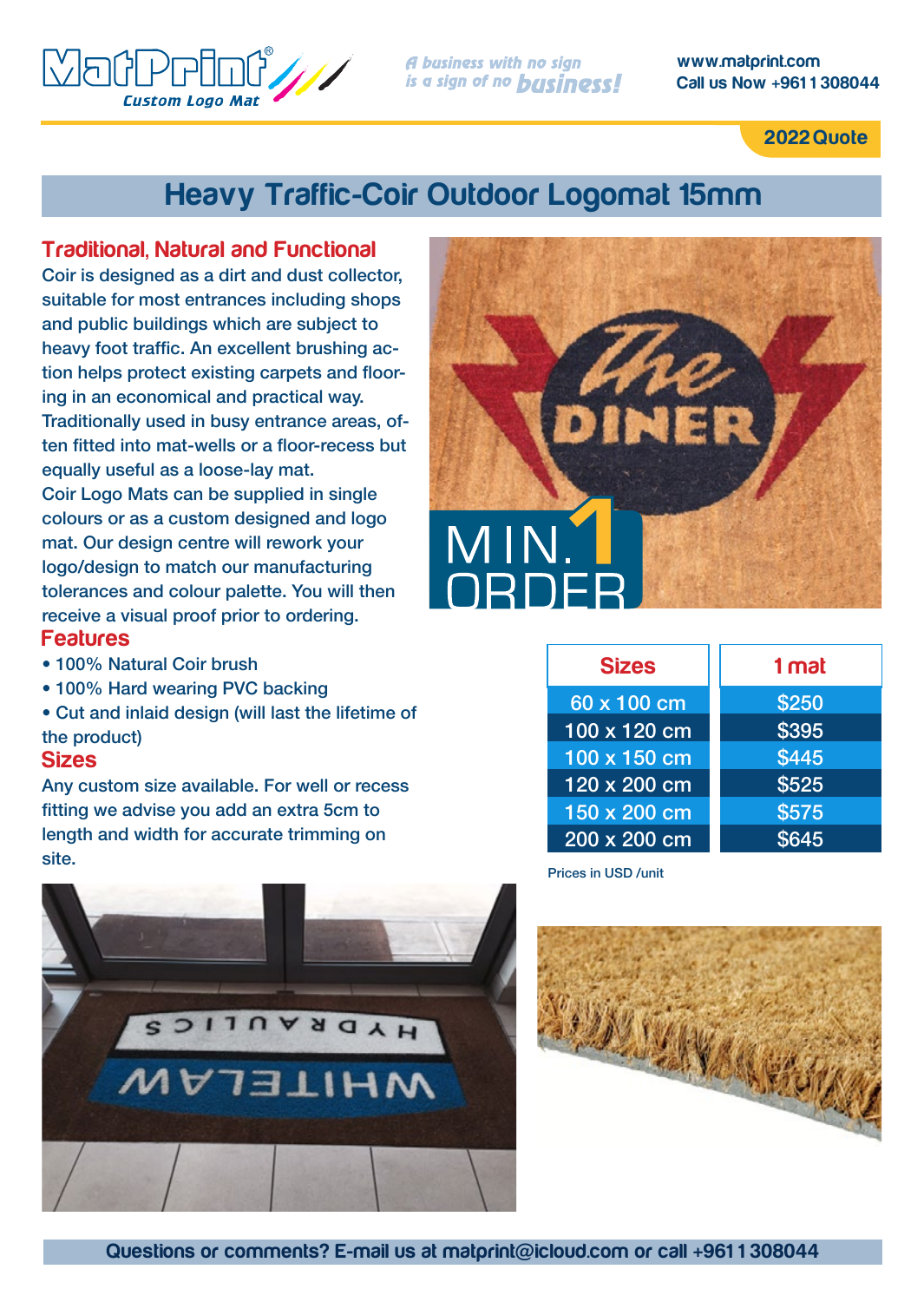

**www.matprint.com Call us Now +961 1 308044**

**2022 Quote**

### **Heavy Traffic - Plush Nylon Indoor Mat**



#### **Top Quality Branded Entrance Mat!!**

• A warm greeting to your guests, enhancing your entrance area and stopping unwanted dirt.

• Heavy duty logo mat, suitable for Medium & Heavy traffic.

- Backside made of high quality Nitrile rubber.
- Won't crack,Curl or Fade!!!
- Ideal For Main entrances & corporate branding
- Delivered in 2 to 4 weeks.
- Custom Size Available.

| <b>Sizes</b>      | 1 mat | $  2 \text{ mals}$ |
|-------------------|-------|--------------------|
| 45 x 70 cm        | \$100 | \$80               |
| $60 \times 85$ cm | \$150 | \$125              |
| 85 x 120 cm       | \$250 | \$220              |
| 85 x 150 cm       | \$300 | \$275              |
| 115 x 180 cm      | \$450 | \$400              |
| 150 x 200 cm      | \$600 | \$525              |
| 150 x 240 cm      | \$700 | \$600              |

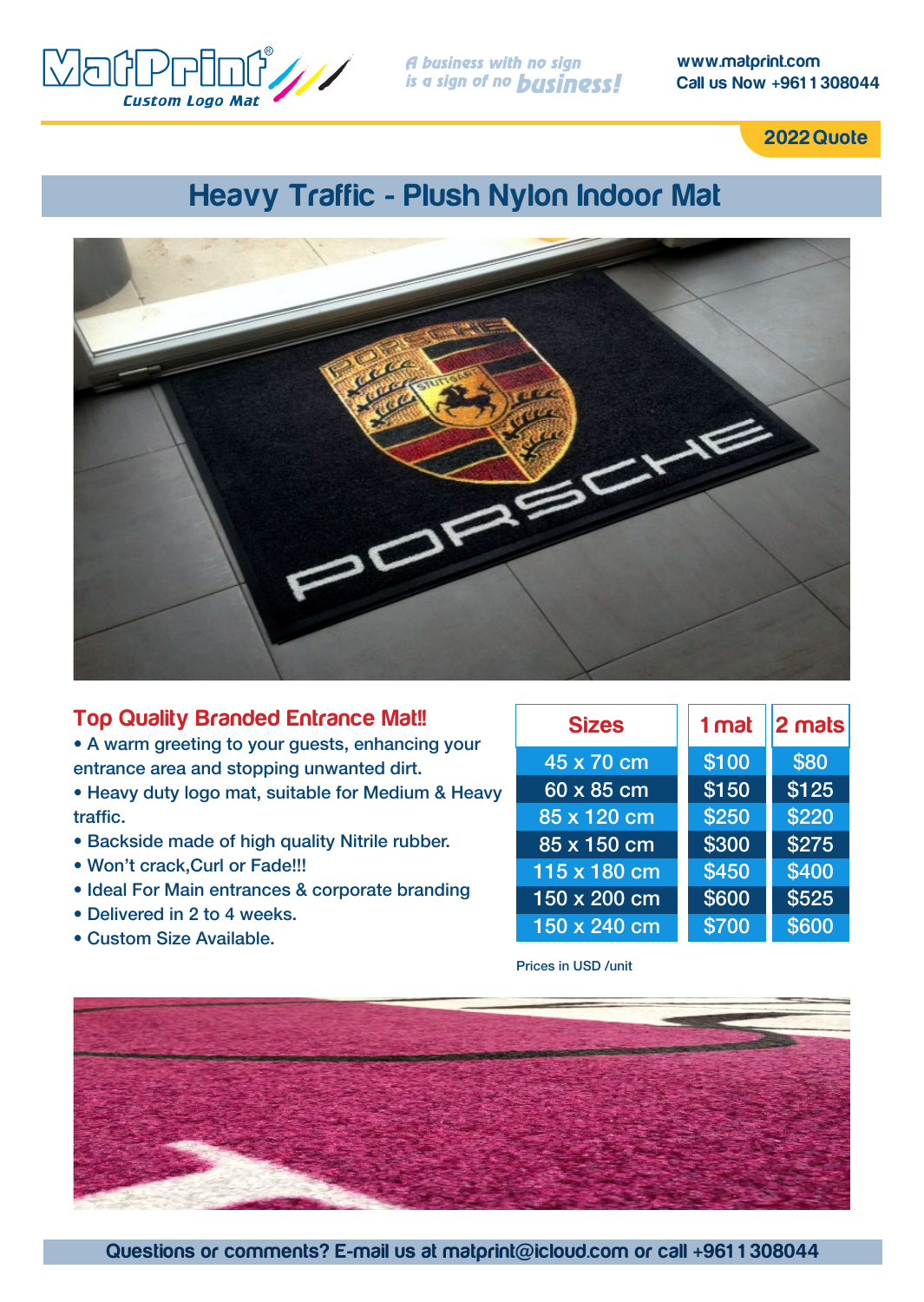

**www.matprint.com Call us Now +961 1 308044**

**2022 Quote**

### **Branded Mug**



### **Printed promotional mugs**

At the World of Mugs, we've kept our fingers on the beating pulse of the promotional products industry for over 25 years. Our new Bone China, and earthenware mugs set a benchmark for corporate promotional gifts. With a huge range of colours and finishes for our promotional mugs, cups and glassware, we work with your brand to find the best marketing solution available – bar none.

Selecting the perfect combination from our extensive collection is simple. We stock everything from Gift Sets to break resistant items, along with Plastic, Acrylic, Flasks, Thermal Mugs, Heat Changing, Champagne flutes and so much more!



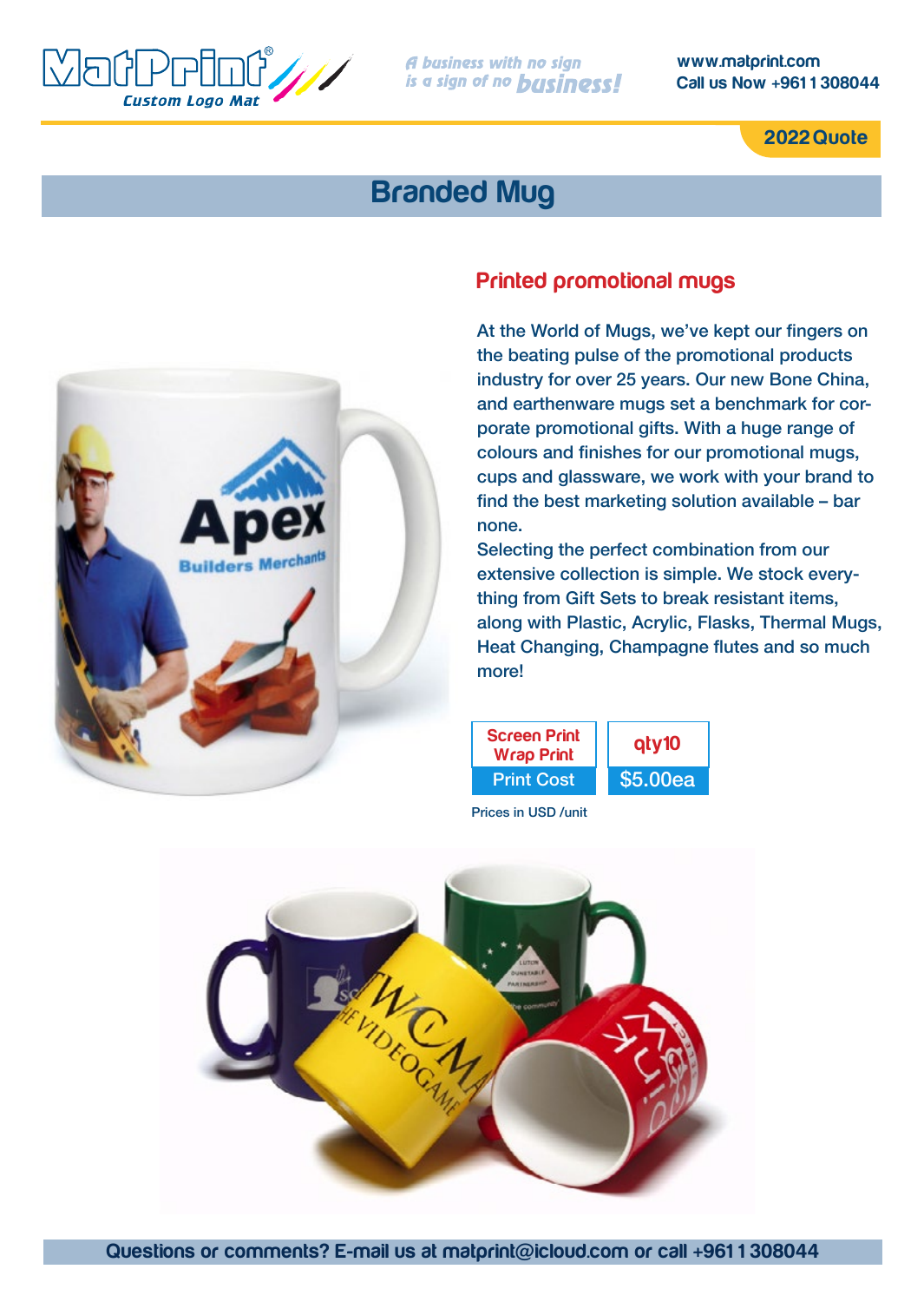

**www.matprint.com Call us Now +961 1 308044**

**2022 Quote**

## **Plush Nylon Indoor Mat - (plain/no logo)**

#### **Top Quality Entrance Mat!!**

• A warm greeting to your guests, enhancing your entrance area and stopping unwanted dirt.

- Backside made of high quality Nitrile rubber. Won't crack,Curl or Fade!!!
- Ideal For Main entrances.
- Standard size available:

45x70; 60x90; 90x120cm; 90x150cm...

| <b>Sizes</b> | 1 mat | $ 2-4$ mat | $12+$       |
|--------------|-------|------------|-------------|
| 60 x 90 cm   | \$25  | \$22       | <b>CALL</b> |
| 90 x 120 cm  | \$40  | \$36       | <b>CALL</b> |
| 90 x 150 cm  | \$50  | \$45       | <b>CALL</b> |

Prices in USD /unit

#### **Improved Productivity**

PlushMat anti- fatigue mats provide a new level of comfort that is unrivaled in the market today. Drastically reduce lost time from foot, leg and back problems resulting from standing on hard and/ or cold surfaces. PlushMats have tapered edges which help prevent tripping. This feature also accommodates movement of wheeled carts and chairs. PlushMat anti-fatigue mats are made of cast polyurethane foam which provides soft, cushioned surface and ergonomic support for feet, legs and back. This material insulates the user from cold hard concrete flooring. This product is anti-skid, anti-slip, highly durable and easily cleaned.

The Plush Mat is one of our best selling door mats. As its name suggests this doormat oers a high density plush carpet pile and is hard wearing for internal use. The Plush Mat is an easy to care for door mat and can be vacuumed, extraction cleaned or simply hose o. The plush carpet pile on this doormat eectively removes dirt and moisture from foot trac. A quality doormat, made in Lebanon.

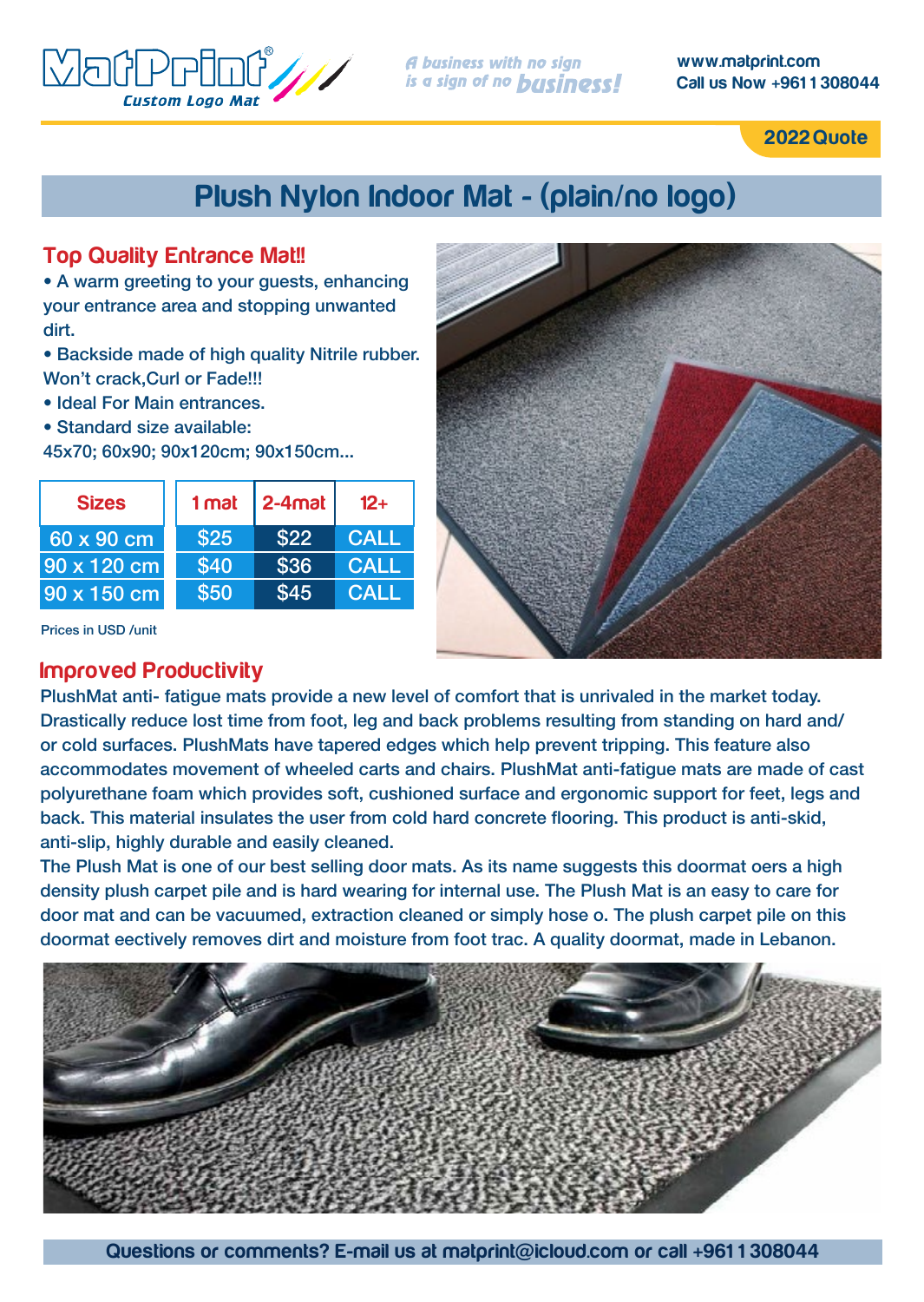

#### **www.matprint.com Call us Now +961 1 308044**

**2022 Quote**

### **Bar Runners**

Our Bar Runners are produced right here in our factory, using only the best Australian-made materials available, to ensure the exceptional quality of our product. We print in outstanding full colour onto a premium, highly absorbent, anti-pilling felt which has been especially designed for wet areas, and of course, our bar runners are washable and reusable.

Bar Runners are a very powerful POS marketing tool, suitable for any business, club or association. They are excellent for event based promotions at festivals, tastings, functions and special events. Quick turnaround - We can produce printed mats so quickly, you will be amazed. So if you have a pending event or deadline that needs to be met, contact us.

- Standard size Bar Runner 900x250mm
- Half-size Bar Runner 450x250mm

Custom sizes available - Call us for a quote now.



Prices in USD /unit



### **Counter & Desk Mats**



Prices in USD /unit

Counter mats are a fantastic way to display your brand, where it's needed most - in front of the customer. We print in outstanding full colour onto a premium, highly absorbent, antipilling felt which has been designed especially for wet areas. They are both very distinctive and practical way to increase brand awareness in-store, or for festivals and special events. Perfect for cafes, jewellery stores and as they protect the counter so well, great for farm equipment outlets and motor part stores.

Our tailor-made counter mats are available in any custom size or cut to shape to suit your needs.

Custom sizes available - Call us for a quote now.



**Questions or comments? E-mail us at matprint@icloud.com or call +961 1 308044**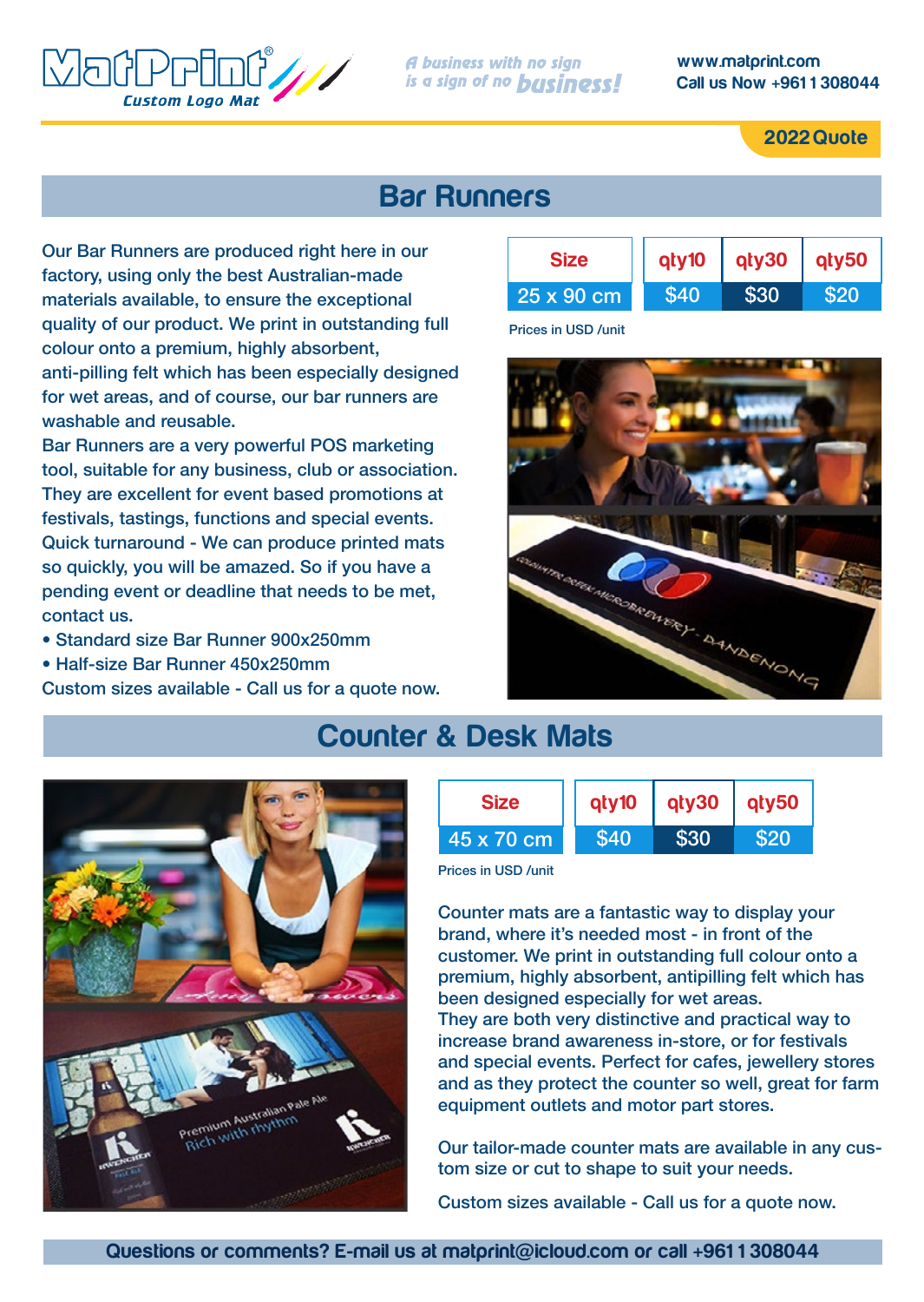

**2022 Quote**

#### **Rectangle Pad**

• Exclusive mouse pad features FREE set-up!

• Durable, non-reflective hard plastic surface wipes clean easily so your brand shines brilliantly.

• Virtually indestructible material ensures your graphic imprint lasts forever.

• The smooth patented shell offers precise tracking for optimal control of their computer mouse.

• Your message will stay put on their desktop with the non-slip backing.

• Great alternative to traditional rubber mouse pads!

• Designed for use with optical mice and ball mice.

• Size: 189 x 239mm (7-15/32" x 9-7/16").

• Your price includes a full-colour imprint on the front of the mouse pad.

• Ready to ship in : 11 business days \*.

\* Excludes art preparation time, applies only to orders of 500 items or fewer.

#### **Round Pad**

• Exclusive mouse pad features FREE set-up!

- Durable, non-reflective hard plastic surface wipes clean easily so your brand shines brilliantly.
- Virtually indestructible material

### **Mouse Pads**



Prices in USD /unit



ensures your graphic imprint lasts forever.

- The smooth patented shell offers precise tracking for optimal control of their computer mouse.
- Your message will stay put on their desktop with the non-slip backing.
- Great alternative to traditional rubber mouse pads!
- Designed for use with optical mice and ball mice.
- Size, diameter: 200mm (7-7/8").
- Your price includes a full-colour imprint on the front of the mouse pad.
- Ready to ship in : 18 business days \*.

\* Excludes art preparation time, applies only to orders of 500 items or fewer.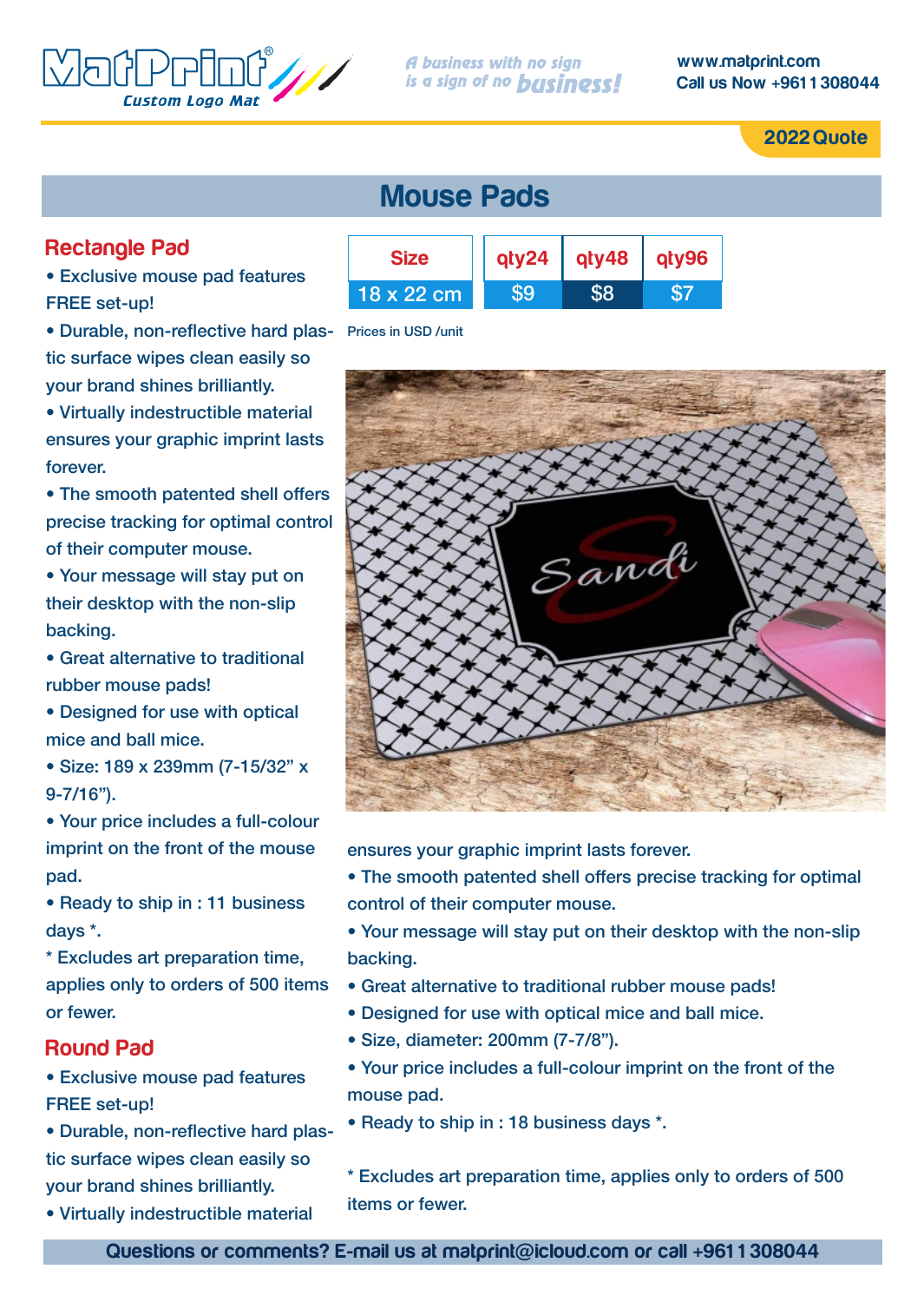

**www.matprint.com Call us Now +961 1 308044**

**2022 Quote**

### **Coasters**

A coaster, drink coaster, beverage coaster, or beermat, is an article used to rest beverages upon. The main purpose is to protect the surface of a table or any other surface where the user might place their beverage.

Public houses usually will have beermats spread out across the tables. They are used not just to protect the surface of the table, but, as they are usually made of paper, they can also be used to absorb condensation dripping along the glass or serve as an ad-hoc notepad.

Beermats are often branded with trademarks or alcohol advertising.

Beermats are not to be confused with bar mats, rectangular pieces of rubber or absorbent material used to protect the counter top and soak up spilled drinks in a bar or pub.